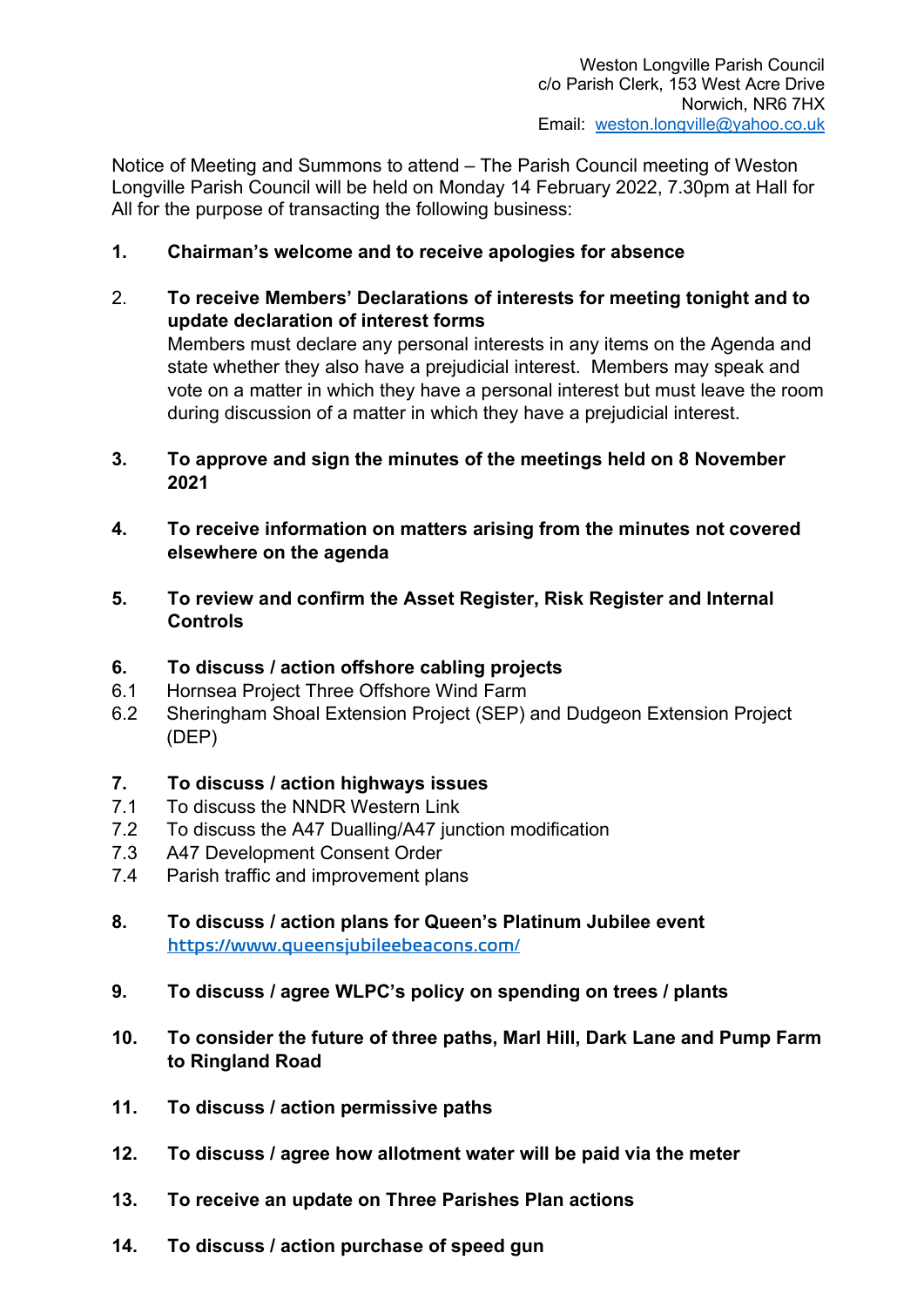Notice of Meeting and Summons to attend – The Parish Council meeting of Weston Longville Parish Council will be held on Monday 14 February 2022, 7.30pm at Hall for All for the purpose of transacting the following business:

# 15. To agree date for parish litter pick

## 16. To discuss / action request for funding a separate third party report on Roaar Dinosaur noise level

## 17. To consider planning issues / applications

- 17.1 To consider the following planning applications
	- i) Roaar! Dinosaur Adventure Park PA 20220034 (deadline 4 March)
- 17.2 To consider planning applications received since distribution of the agenda
- 17.3 To ratify planning responses sent since last meeting
	- i) Weston Hall PA 20212189 no objections
	- ii) Weston Hall PA 20212190 no objections
	- iii) Land to west of Ivy House Farm PA 20212188 no objections but submitted observations
	- iv) Weston Hall PA20212331 no objections
	- v) Weston Hall PA20220067 no objections
	- vi) Hill Farm PA20220001 no objections
- 17.4 To consider other planning matters

#### 18. To receive outstanding correspondence and agree action/response

- 18.1 To consider the following correspondence
	- i) Norfolk Citizen's Advice request for donation and support in recruiting new volunteers
	- ii) CPRE Norfolk legal cost appeal
	- iii) Resident's email about rubbish tip on Post Office Lane
- 11.2 Correspondence received since distribution of agenda

#### 19. To review financial matters

- 19.1 To receive updated accounts for 2021/22
- 19.2 To agree payment of accounts:
	- i) Clerk's salary and expenses (Jan Feb) £433.32
	- ii) ICO annual fee (direct debit) £35 (TBC)
	- iii) Hall for All (room hire for parish council meetings) £243
	- iv) Marion Barnes Ltd (payroll provider) £30
	- v) Allotment re: water supply (C Morton) £164.19 (CIL monies)